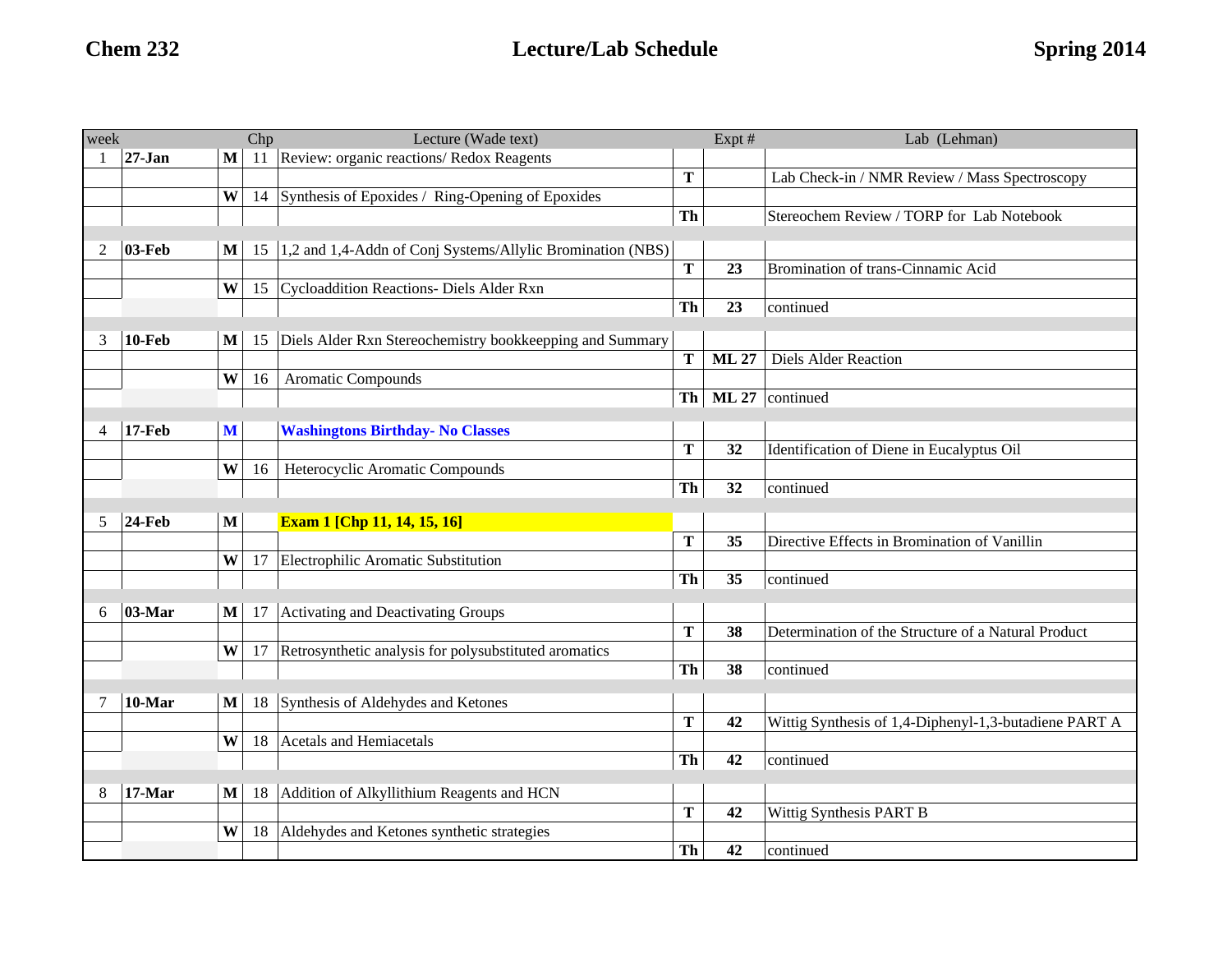| week |                                                                          |              | Chp | Lecture (Wade text)                                      |    | Expt    | Lab (Lehman)                                             |
|------|--------------------------------------------------------------------------|--------------|-----|----------------------------------------------------------|----|---------|----------------------------------------------------------|
| 9    | $24$ -Mar                                                                | M            | 19  | Amines                                                   |    |         |                                                          |
|      |                                                                          |              |     |                                                          | T  | 56      | Multistep Synthesis of Benzilic Acid [Part A]            |
|      |                                                                          | W            | 19  | Amines and quick review for Exam 2                       | T  |         | Continue with Chp 19 on Amines                           |
|      |                                                                          |              |     |                                                          | Th |         | <b>Exam 2 [Chp 17, 18, 19]</b>                           |
|      |                                                                          |              |     |                                                          |    |         |                                                          |
| 10   | 31-Mar                                                                   | $\mathbf{M}$ | 20  | Structure and Acidity of Carboxylic Acids                |    |         |                                                          |
|      |                                                                          |              |     |                                                          | T  | 56      | Multistep Synthesis of Benzilic Acid [Part B]            |
|      |                                                                          | W            | 20  | Conversion to acid derivatives                           |    |         |                                                          |
|      |                                                                          |              |     |                                                          | Th | 56      | Multistep Synthesis of Benzilic Acid [Part C]            |
| 11   | $07-Apr$                                                                 | $\mathbf{M}$ | 21  | Hydrolysis of acid derivatives                           |    |         |                                                          |
|      |                                                                          |              |     |                                                          | T  |         | <b>TBA</b>                                               |
|      |                                                                          | W            | 21  | Reactivity of Acid Derivatives                           |    |         |                                                          |
|      |                                                                          |              |     |                                                          | Th |         | catch up and problem-solving                             |
|      | <b>Apr 14-18</b>                                                         |              |     | <b>Spring Recess- No Classes</b>                         |    |         |                                                          |
| 12   | $21-Apr$                                                                 | $\mathbf M$  | 22  | Structure and Formation of Enols, Enolates, Enamines     |    |         |                                                          |
|      |                                                                          |              |     |                                                          | T  | 48      | Preparation of Para Red and Related Azo Dyes             |
|      |                                                                          | W            | 22  | Claisen, Acetoacetic Ester and Malonic Ester Syntheses   |    |         |                                                          |
|      |                                                                          |              |     |                                                          | Th | 48      | continued                                                |
|      |                                                                          | $\mathbf{M}$ | 22  |                                                          |    |         |                                                          |
| 13   | $28$ -Apr                                                                |              |     | Conjugate Addn- Michael Reaction and Robinson Annulation | T  | 48      |                                                          |
|      |                                                                          | W            | 22  | Catch up / Review for Exam 3                             |    |         | continued                                                |
|      |                                                                          |              |     |                                                          | Th |         | <b>Exam 3 [Chp 20, 21, 22]</b>                           |
|      |                                                                          |              |     |                                                          |    |         |                                                          |
| 14   | 05-May                                                                   | M            | 23  | Monosaccharides                                          |    |         |                                                          |
|      |                                                                          |              |     |                                                          | T  | handout | Multistep Synthesis of cyclohexyl dicarboxylate [Part A] |
|      |                                                                          | W            | 23  | Dissacharides and glycosides                             |    |         |                                                          |
|      |                                                                          |              |     |                                                          | Th | handout | Multistep Synthesis of cyclohexyl dicarboxylate [Part B] |
| 15   | $12$ -May                                                                | $\mathbf{M}$ | 23  | Polysaccharides                                          |    |         |                                                          |
|      |                                                                          |              |     |                                                          | т  | handout | Multistep Synthesis of cyclohexyl dicarboxylate [Part C] |
|      |                                                                          | W            | 23  | Polysaccharides                                          |    |         |                                                          |
|      |                                                                          |              |     |                                                          | Th | handout | Multistep Synthesis [finish]                             |
|      |                                                                          |              |     |                                                          |    |         |                                                          |
| 16   | $19-May$                                                                 | $\mathbf{M}$ | 24  | Amino Acids, Peptides and Proteins                       |    |         |                                                          |
|      |                                                                          |              |     |                                                          | T  |         | <b>Project Presentations</b>                             |
|      |                                                                          | W            | 24  | <b>Exam 4 [Chp 23, 24]</b>                               |    |         |                                                          |
|      |                                                                          |              |     |                                                          | Th |         | Lab Check-out / Project Presentations                    |
| 17   | <b>May 27</b><br><b>FINAL EXAM</b> Tuesday May 27 9:25-11:25 Room 30-222 |              |     |                                                          |    |         |                                                          |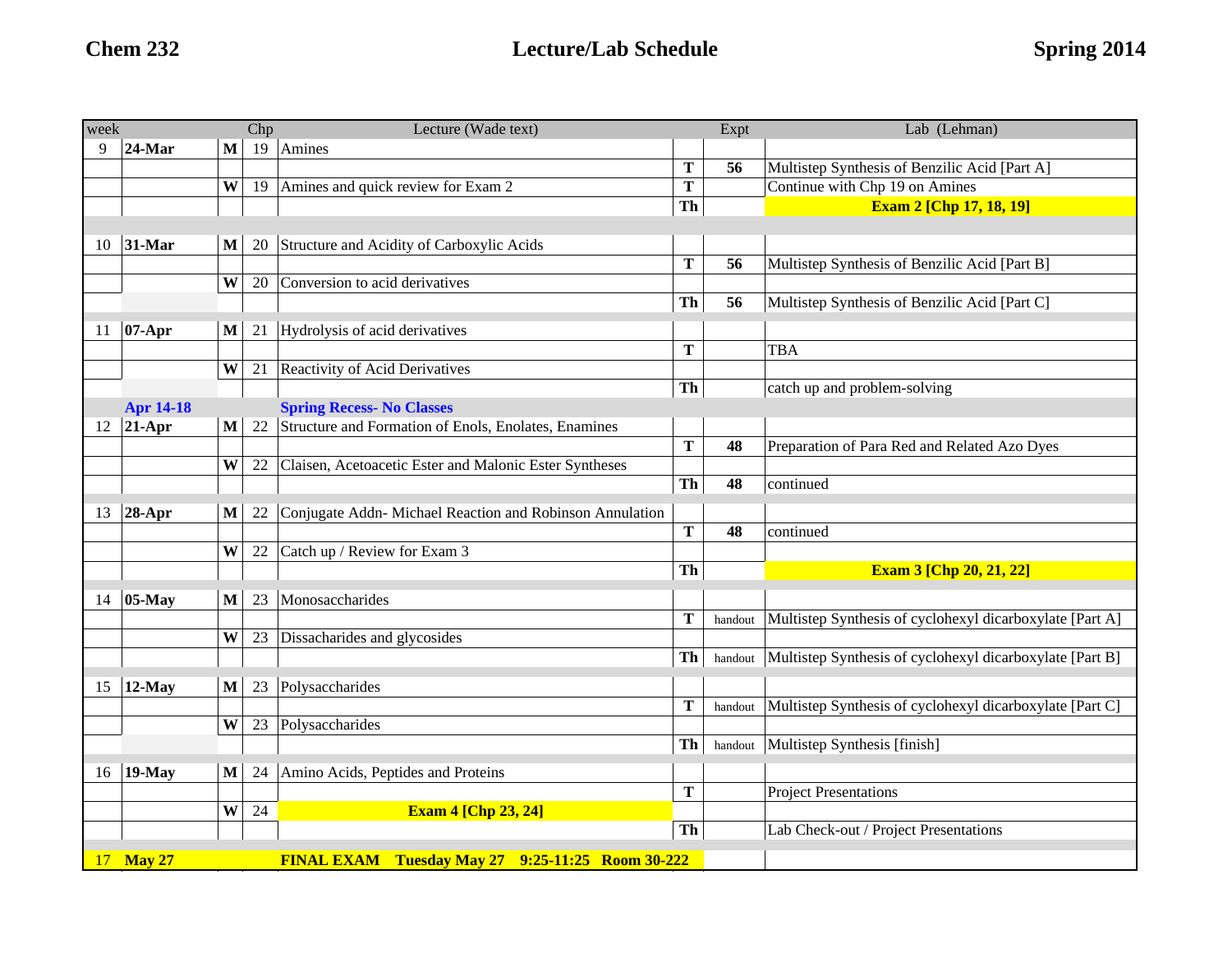## **Chem 232 Syllabus Spring Semester, 2014**

| <b>Course:</b>    | Chemistry 232                                                                                  | 5 Units; 3 hrs lecture, 6 hrs laboratory |  |
|-------------------|------------------------------------------------------------------------------------------------|------------------------------------------|--|
|                   | <b>Prerequisites:</b> Chem 231 or equivalent course (grade of "C" or better)                   |                                          |  |
| Lecture:          | M, W 9:30-10:45                                                                                | room 30-222                              |  |
| Lab:              | T $9:30-1:20 \& \text{Th } 9:30-11:20$                                                         | room 30-222                              |  |
| <b>Textbooks:</b> | <i>Organic Chemistry L.G.</i> Wade Jr. $(6^{th}$ edition or more recent)                       |                                          |  |
|                   | <i>Multiscale Operational Organic Chemistry</i> ; John W. Lehman $(2^{nd}$ ed. or more recent) |                                          |  |

**Required materials:** safety goggles; scientific calculator; laboratory notebook, vinyl gloves for lab **Recommended materials:** molecular model kit

|               | <b>Instructor:</b> Thomas Olmstead, Ph.D. |      |                                                                           |
|---------------|-------------------------------------------|------|---------------------------------------------------------------------------|
| <b>Phone:</b> | ext. 7483                                 |      |                                                                           |
| e-mail:       | tom.olmstead@gcccd.edu                    |      |                                                                           |
| webPage:      |                                           |      | www.grossmont.edu/tomolmstead check webpage for handouts and studyguides! |
|               | <b>Office hours:</b> Office 30-228        |      | M, T, W, Th 9:00-9:30 am                                                  |
|               |                                           | M, W | $1:00-2:00$ pm                                                            |
|               |                                           | W    | $1:30-2:30$ pm                                                            |

#### **Course description**

This is the second semester of a two-semester sequence in organic chemistry designed to meet the needs of the chemistry major and other scientific majors. This course is a combination of three hours per week lecture and six hours per week laboratory. Emphasis will be on the reactivity of conjugated systems, aromatic systems, carbonyl functional groups, carbohydrates and some representative biomolecules as well as retrosynthetic analysis. Application of spectroscopic methods will be ongoing throughout the semester. **Capstone experience** will include multistep syntheses in the lab and a retrosynthetic "paper" synthesis of a complex multifunctional organic molecule to be presented as a proposal to the class.

#### **Grading Policy**

The following grading scale will be used:

| $A+ (98-100\%)$ | $B+ (88%)$        | $C(68-77%)$ | $D(55-67%)$ |
|-----------------|-------------------|-------------|-------------|
| A $(91-97%)$    | $B(81-87%)$       |             |             |
| A- $(89-90\%)$  | $B - (78 - 80\%)$ |             |             |

Your final grade for the course is based on a combination of lecture and lab performance. Seventy-five percent (75%) of your grade comes from the lecture and twenty-five percent (25%) comes from the laboratory portion of the course. The *approximate* break-down of percentage points is as follows:

| Unit exams (4 exams)              | 40%  |
|-----------------------------------|------|
| Problem Sets & Quizzes (variable) | 20\% |
| Final exam                        | 15%  |
| Lab expt.                         | 25%  |

Students must pass the lab portion of the course independently of the lecture portion; i.e., you cannot pass the course if you fail lab regardless of your lecture scores. Students must receive a minimum of 55% in lab to pass the lab portion of the course.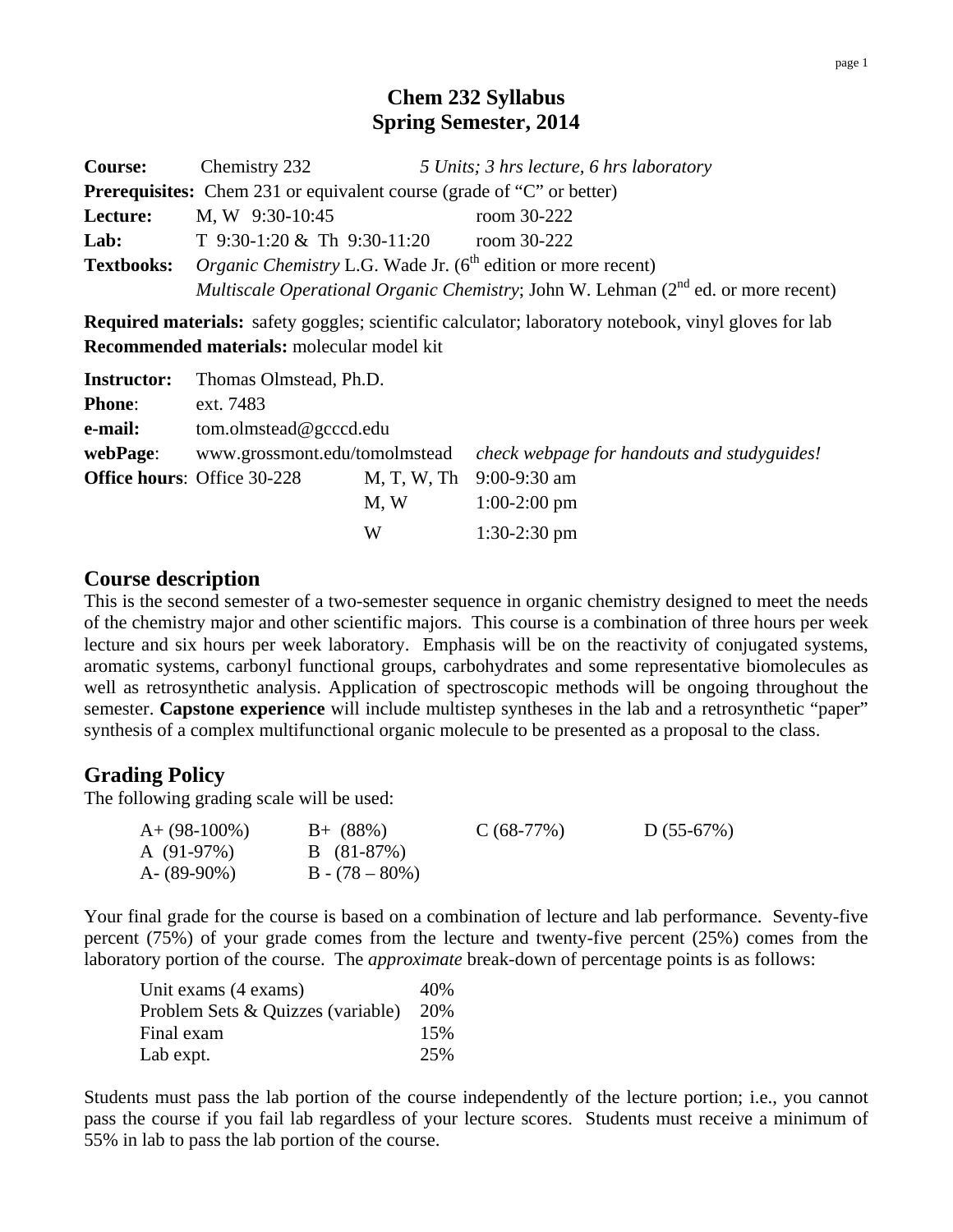# **For accommodations due to a disability, please see your instructor within the first week of the semester. Students may contact DSP&S in person or by phone**

#### **Academic Integrity Policy**

Cheating and plagiarism (using as one's own ideas writings, materials, or images of someone else without acknowledgement or permission) can result in any one of a variety of sanctions. Such penalties may range from an adjusted grade on the particular exam, paper, project, or assignment (all of which may lead to a failing grade in the course) to, under certain conditions, suspension or expulsion from a class, program or the college. For further clarification and information on these issues, please consult with your instructor or contact the office of the Associate Dean of Student Affairs. **This instructor automatically assigns a grade of zero for any assignment, test, quiz or lab report in which the student is found to violate the academic integrity policy.**

## **Drop Procedure**

During the first two weeks of the semester, the instructor will drop students who miss two or more classes. This will allow other students on the wait list to enroll. Students will not be reinstated under these circumstances unless there are still seats available after the wait list has been added.

After the first two weeks of the semester, students must assume responsibility if they wish to drop the course.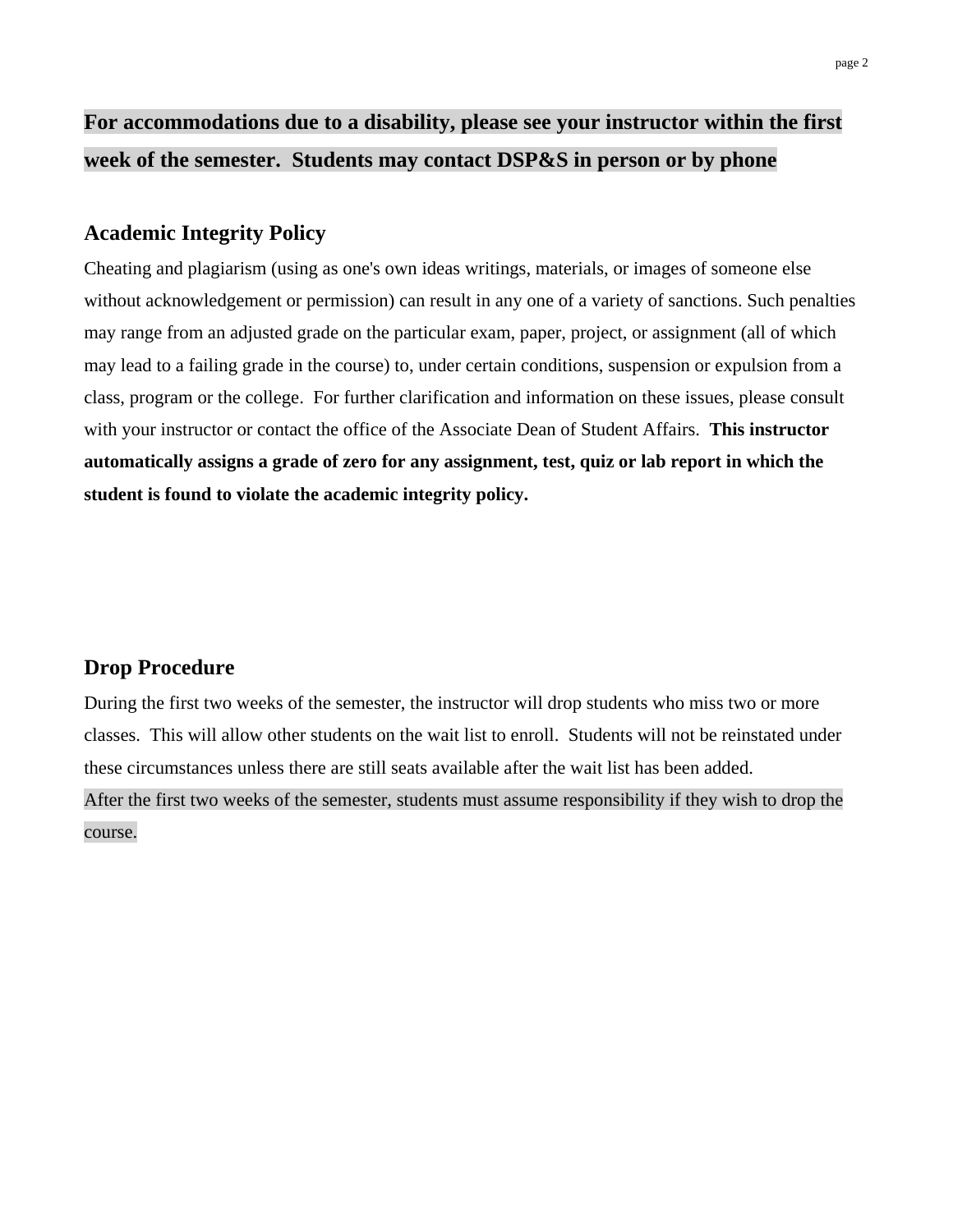# **General Policies**

- Frequent evaluation will be in the form of quizzes and problem-solving assignments. Quizzes will be written during lecture or lab. Some of the assignments will be given as homework; others may be given during the lecture. There will be **no make-up** for any quiz or assignment given during lecture or lab classes.
- There will be **no make-up lab experiments** since there is only one section of Chem 232.
- **Due dates** for all assignments and lab reports will be announced during lecture and lab times. **No credit** will be given for any work turned in past the due date. Students must assume responsibility regarding due dates; if a student is not sure of deadlines, verify dates with the instructor.
- **Students are encouraged to attend all lectures and labs**. The responsibility for obtaining lecture notes, assignments and due dates rest entirely with the student, regardless of attendance habits. Extending holidays and breaks does not constitute a valid excuse for missing any work. Consult the semester calendar during the first week of class, before you purchase plane tickets, and scheduled your travel plans accordingly.
- Students may receive five bonus points by meeting with instructor during the first week of the semester to verify that they have read this entire syllabus.
- **Students must always show their work** for all problems involving calculations in order to receive credit.
- Please be aware of the **academic integrity policy.** In particular, all work (exams, quizzes and assignments) are to be entirely your own. Also, information may not be programmed into a calculator for use on any exams or quizzes. Plagiarism is strictly forbidden.
- Students are **not allowed to leave the classroom** after a quiz or exam has begun.
- **Students are strongly advised to dress appropriately for lab sessions** no open-toed shoes, backless shirts or tank tops or mini shorts. Comfortable cotton clothes are best. Many synthetic materials may dissolve in the presence of organic vapors or chemical spills. Understand that you need to protect your skin during lab experiments! **Eye protection** is never a negotiable issueprotect your eyes at all times in the lab. **Protective gloves are required** when handling hazardous materials; buy a box of vinyl gloves and keep them in your lab drawer.

# **Classroom policies**

A certain amount of formality is needed during class to ensure that we maintain an effective learning environment. To that end, the following set of rules will be in force at all times:

• Each person is to be treated with the respect that every human deserves. The obvious infractions include racial slurs or negative comments based on religious or ethnic background. We are all individuals and need to be recognized as such.

- Creating distractions during lecture will not be tolerated. Talking in class should be directed to the group, not between individuals unless we are involved in small-group activities.
- Entering the classroom after the lecture has started is considered to be rude and disruptive. Please get to class on time. Do not leave early unless the instructor has been notified previously.

 Taking a break in the middle of lecture is rude and disruptive. Make your restroom visit before entering class.

 Eating and drinking during class (but never during lab time) is allowed provided your feeding habits are not disruptive or messy.

 Cell phones and pagers must be turned off during class and lab. If you have a situation that requires you to be "on call" for any reason, please notify the instructor in advance. Ringing phones and pagers during class is very disruptive and will not be allowed.

• Do not leave trash on the floor or the desks. Keep our classroom and lab neat and tidy.